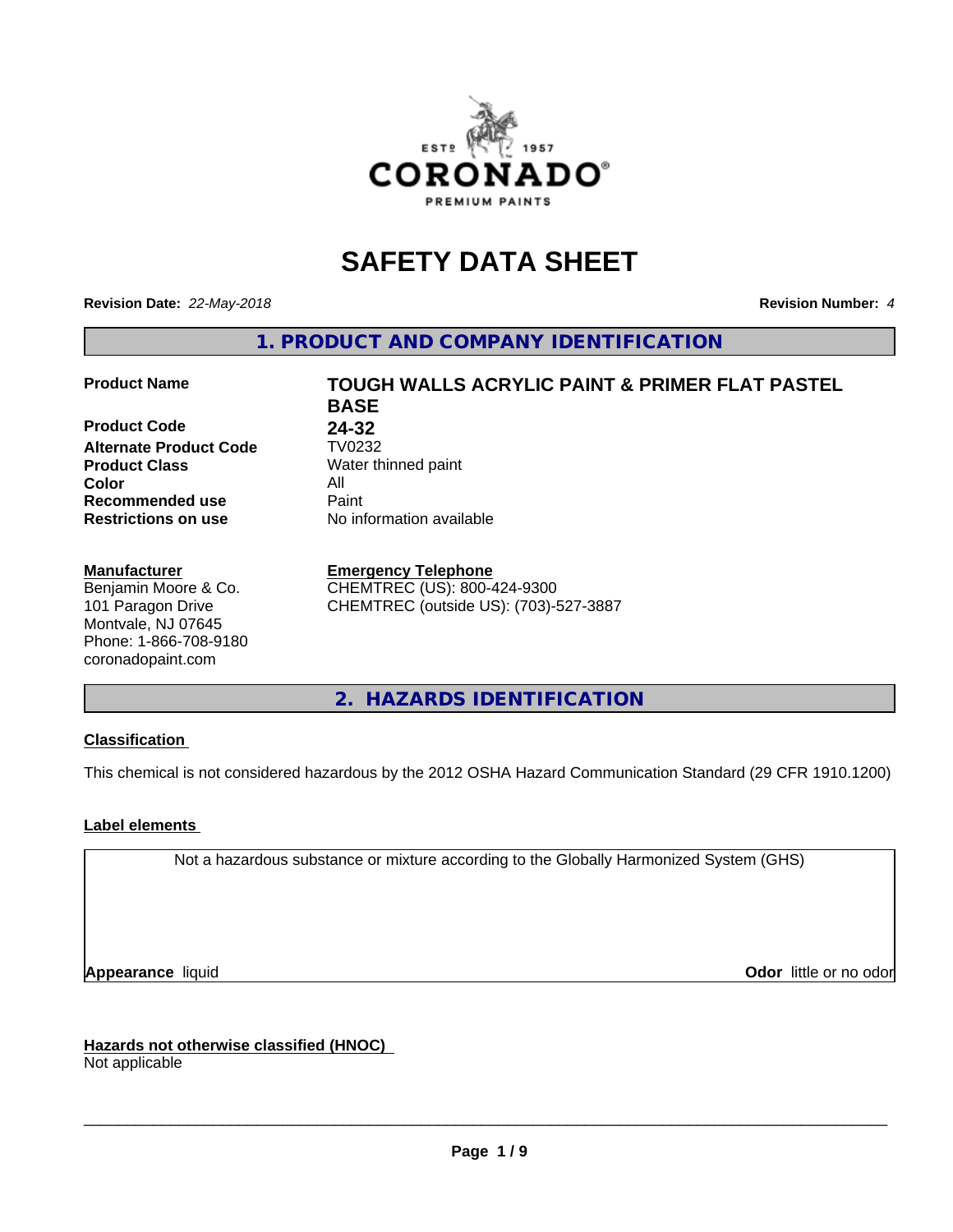#### **Other information**

No information available

# **3. COMPOSITION INFORMATION ON COMPONENTS**

\_\_\_\_\_\_\_\_\_\_\_\_\_\_\_\_\_\_\_\_\_\_\_\_\_\_\_\_\_\_\_\_\_\_\_\_\_\_\_\_\_\_\_\_\_\_\_\_\_\_\_\_\_\_\_\_\_\_\_\_\_\_\_\_\_\_\_\_\_\_\_\_\_\_\_\_\_\_\_\_\_\_\_\_\_\_\_\_\_\_\_\_\_

| <b>Chemical name</b> | <b>CAS No.</b> | Weight-% |
|----------------------|----------------|----------|
| Titanium dioxide     | 13463-67-7     | ~~<br>۷J |
| Kaolin               | 1332-58-7      | ◡        |
| Limestone            | 1317-65-3      |          |
| Kaolin, calcined     | 66402-68-4     |          |

|                                                  | 4. FIRST AID MEASURES                                                                                    |
|--------------------------------------------------|----------------------------------------------------------------------------------------------------------|
| <b>General Advice</b>                            | No hazards which require special first aid measures.                                                     |
| <b>Eye Contact</b>                               | Rinse thoroughly with plenty of water for at least 15 minutes and consult a<br>physician.                |
| <b>Skin Contact</b>                              | Wash off immediately with soap and plenty of water while removing all<br>contaminated clothes and shoes. |
| <b>Inhalation</b>                                | Move to fresh air. If symptoms persist, call a physician.                                                |
| Ingestion                                        | Clean mouth with water and afterwards drink plenty of water. Consult a physician<br>if necessary.        |
| <b>Most Important</b><br><b>Symptoms/Effects</b> | None known.                                                                                              |
|                                                  |                                                                                                          |

**Notes To Physician** Treat symptomatically.

**5. FIRE-FIGHTING MEASURES**

| <b>Suitable Extinguishing Media</b>                                    | Use extinguishing measures that are appropriate to local<br>circumstances and the surrounding environment.                                   |
|------------------------------------------------------------------------|----------------------------------------------------------------------------------------------------------------------------------------------|
| <b>Protective Equipment And Precautions For</b><br><b>Firefighters</b> | As in any fire, wear self-contained breathing apparatus<br>pressure-demand, MSHA/NIOSH (approved or equivalent)<br>and full protective gear. |
| <b>Specific Hazards Arising From The Chemical</b>                      | Closed containers may rupture if exposed to fire or<br>extreme heat.                                                                         |
| <b>Sensitivity To Mechanical Impact</b>                                | No.                                                                                                                                          |
| <b>Sensitivity To Static Discharge</b>                                 | No.                                                                                                                                          |
| <b>Flash Point Data</b><br>Flash Point (°F)<br><b>Flash Point (°C)</b> | Not applicable<br>Not applicable                                                                                                             |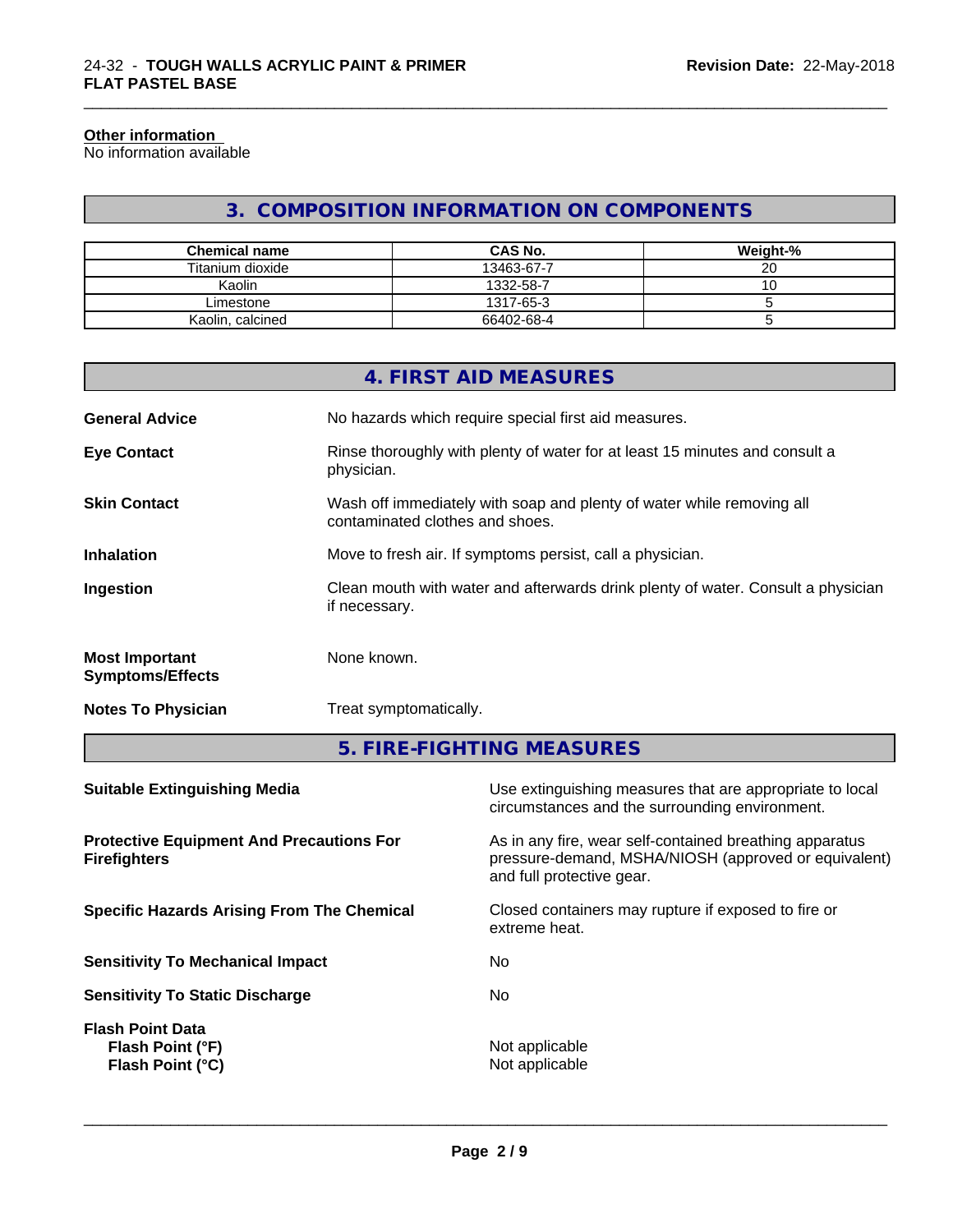|  |                                                    | Not applicable<br>Lower flammability limit: | <b>Flammability Limits In Air</b> |
|--|----------------------------------------------------|---------------------------------------------|-----------------------------------|
|  | Not applicable<br><b>Upper flammability limit:</b> |                                             |                                   |

- 0 Not Hazardous
- 1 Slightly
- 2 Moderate
- 3 High
- 4 Severe

*The ratings assigned are only suggested ratings, the contractor/employer has ultimate responsibilities for NFPA ratings where this system is used.*

*Additional information regarding the NFPA rating system is available from the National Fire Protection Agency (NFPA) at www.nfpa.org.*

# **6. ACCIDENTAL RELEASE MEASURES**

| <b>Personal Precautions</b>      | Avoid contact with skin, eyes and clothing. Ensure adequate ventilation.                                                                                                         |
|----------------------------------|----------------------------------------------------------------------------------------------------------------------------------------------------------------------------------|
| <b>Other Information</b>         | Prevent further leakage or spillage if safe to do so.                                                                                                                            |
| <b>Environmental precautions</b> | See Section 12 for additional Ecological Information.                                                                                                                            |
| <b>Methods For Clean-Up</b>      | Soak up with inert absorbent material. Sweep up and shovel into suitable<br>containers for disposal.                                                                             |
|                                  | 7. HANDLING AND STORAGE                                                                                                                                                          |
| Handling                         | Avoid contact with skin, eyes and clothing. Avoid breathing vapors, spray mists or<br>sanding dust. In case of insufficient ventilation, wear suitable respiratory<br>equipment. |
| <b>Storage</b>                   | Keep container tightly closed. Keep out of the reach of children.                                                                                                                |
| <b>Incompatible Materials</b>    | No information available                                                                                                                                                         |
|                                  |                                                                                                                                                                                  |

**8. EXPOSURE CONTROLS/PERSONAL PROTECTION**

#### **Exposure Limits**

| <b>Chemical name</b> | <b>ACGIH TLV</b>                                                                                              | <b>OSHA PEL</b>                                        |
|----------------------|---------------------------------------------------------------------------------------------------------------|--------------------------------------------------------|
| Titanium dioxide     | 10 mg/m $3$ - TWA                                                                                             | 15 mg/m $3$ - TWA                                      |
| Kaolin               | $2 \text{ mg/m}^3$ - TWA                                                                                      | 15 mg/m <sup>3</sup> - TWA<br>$5 \text{ mg/m}^3$ - TWA |
| Limestone            | N/E                                                                                                           | 15 mg/m <sup>3</sup> - TWA<br>$5 \text{ mg/m}^3$ - TWA |
| Kaolin, calcined     | 5 mg/m <sup>3</sup> - TWA 0.02 mg/m <sup>3</sup> - TWA<br>$0.1$ mg/m <sup>3</sup> - TWA<br>10 mg/m $3 -$ STEL | $5 \text{ mg/m}^3$ - TWA                               |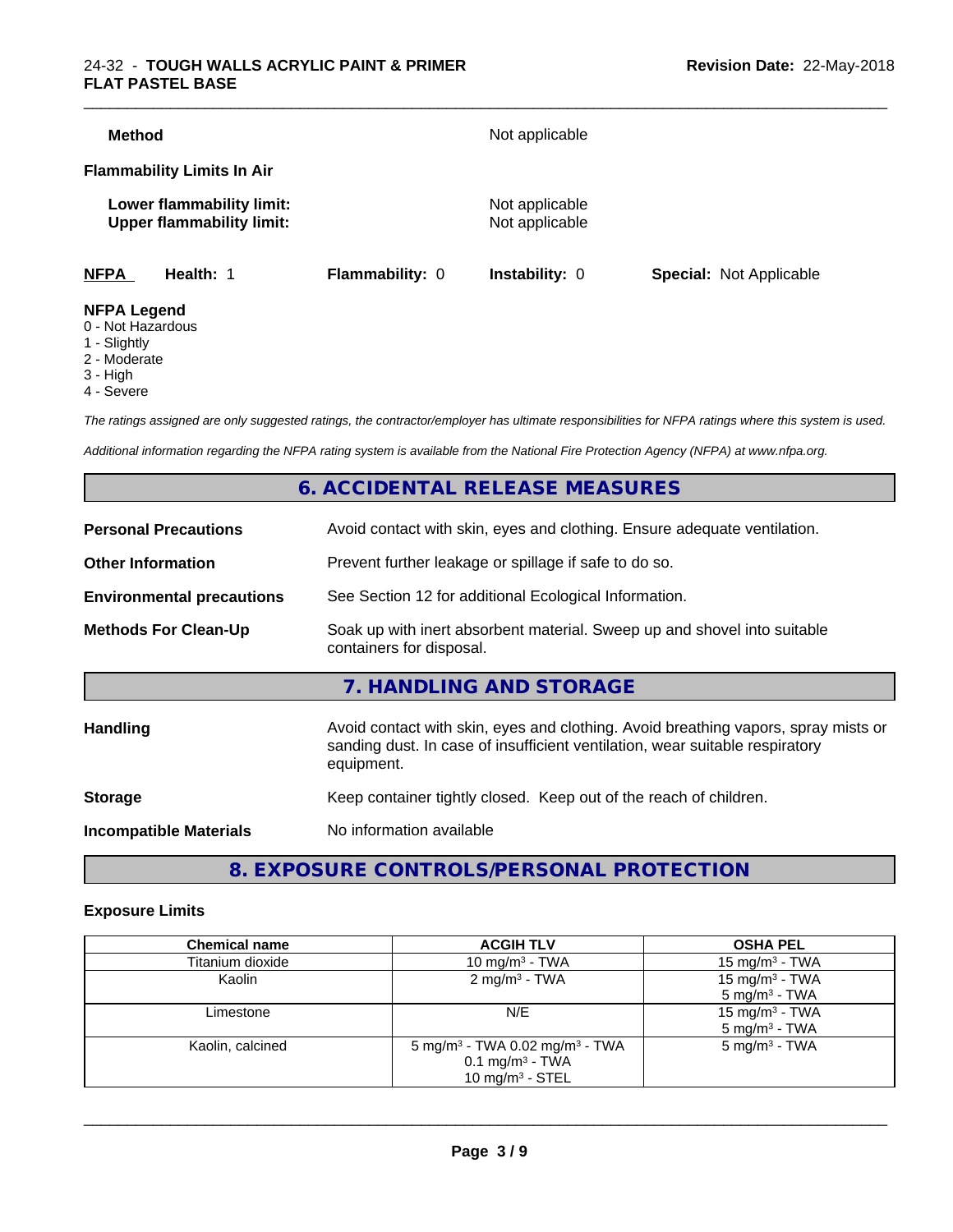#### **Legend**

ACGIH - American Conference of Governmental Industrial Hygienists Exposure Limits OSHA - Occupational Safety & Health Administration Exposure Limits N/E - Not Established

| <b>Engineering Measures</b>          | Ensure adequate ventilation, especially in confined areas.                                                                          |
|--------------------------------------|-------------------------------------------------------------------------------------------------------------------------------------|
| <b>Personal Protective Equipment</b> |                                                                                                                                     |
| <b>Eye/Face Protection</b>           | Safety glasses with side-shields.                                                                                                   |
| <b>Skin Protection</b>               | Protective gloves and impervious clothing.                                                                                          |
| <b>Respiratory Protection</b>        | In case of insufficient ventilation wear suitable respiratory equipment.                                                            |
| <b>Hygiene Measures</b>              | Avoid contact with skin, eyes and clothing. Remove and wash contaminated<br>clothing before re-use. Wash thoroughly after handling. |

#### **9. PHYSICAL AND CHEMICAL PROPERTIES**

**Appearance** liquid<br> **Appearance** liquid<br> **Odor Odor Threshold No information available No information available Density (Ibs/gal)** 11.15 - 11.25<br> **Specific Gravity** 1.33 - 1.35 **Specific Gravity**<br>pH **Viscosity (cps)** No information available **Solubility(ies)** No information available **Water solubility** No information available **Evaporation Rate No information available No information available Vapor pressure @20 °C (kPa)** No information available **Vapor density**<br> **We Solids**<br>
We Solid Wit, % Solids
2018 Wt. % Solids **Vol. % Solids** 30 - 40 **Wt. % Volatiles** 45 - 55<br> **Vol. % Volatiles** 60 - 70 **Vol. % Volatiles VOC Regulatory Limit (g/L)** < 50 **Boiling Point (°F)** 212 **Boiling Point (°C)** 100 **Freezing Point (°F)** 32 **Freezing Point (°C)** 0 **Flash Point (°F)** Not applicable **Flash Point (°C)** Not applicable **Method**<br> **Flammability (solid, gas)**<br> **Commability (solid, gas)**<br> **Not** applicable **Flammability** (solid, gas) **Upper flammability limit:**<br> **Lower flammability limit:** Not applicable Not applicable **Lower flammability limit:**<br> **Autoignition Temperature (°F)** Not applicable available and the Mustafable and Mustafable and Mustafable and Mu **Autoignition Temperature (°F) Autoignition Temperature (°C)** No information available **Decomposition Temperature (°F)** No information available **Decomposition Temperature (°C)** No information available **Partition coefficient** and the settlement of the settlement of the No information available

**Odor** little or no odor **No information available** 

 $\overline{\phantom{a}}$  ,  $\overline{\phantom{a}}$  ,  $\overline{\phantom{a}}$  ,  $\overline{\phantom{a}}$  ,  $\overline{\phantom{a}}$  ,  $\overline{\phantom{a}}$  ,  $\overline{\phantom{a}}$  ,  $\overline{\phantom{a}}$  ,  $\overline{\phantom{a}}$  ,  $\overline{\phantom{a}}$  ,  $\overline{\phantom{a}}$  ,  $\overline{\phantom{a}}$  ,  $\overline{\phantom{a}}$  ,  $\overline{\phantom{a}}$  ,  $\overline{\phantom{a}}$  ,  $\overline{\phantom{a}}$ 

\_\_\_\_\_\_\_\_\_\_\_\_\_\_\_\_\_\_\_\_\_\_\_\_\_\_\_\_\_\_\_\_\_\_\_\_\_\_\_\_\_\_\_\_\_\_\_\_\_\_\_\_\_\_\_\_\_\_\_\_\_\_\_\_\_\_\_\_\_\_\_\_\_\_\_\_\_\_\_\_\_\_\_\_\_\_\_\_\_\_\_\_\_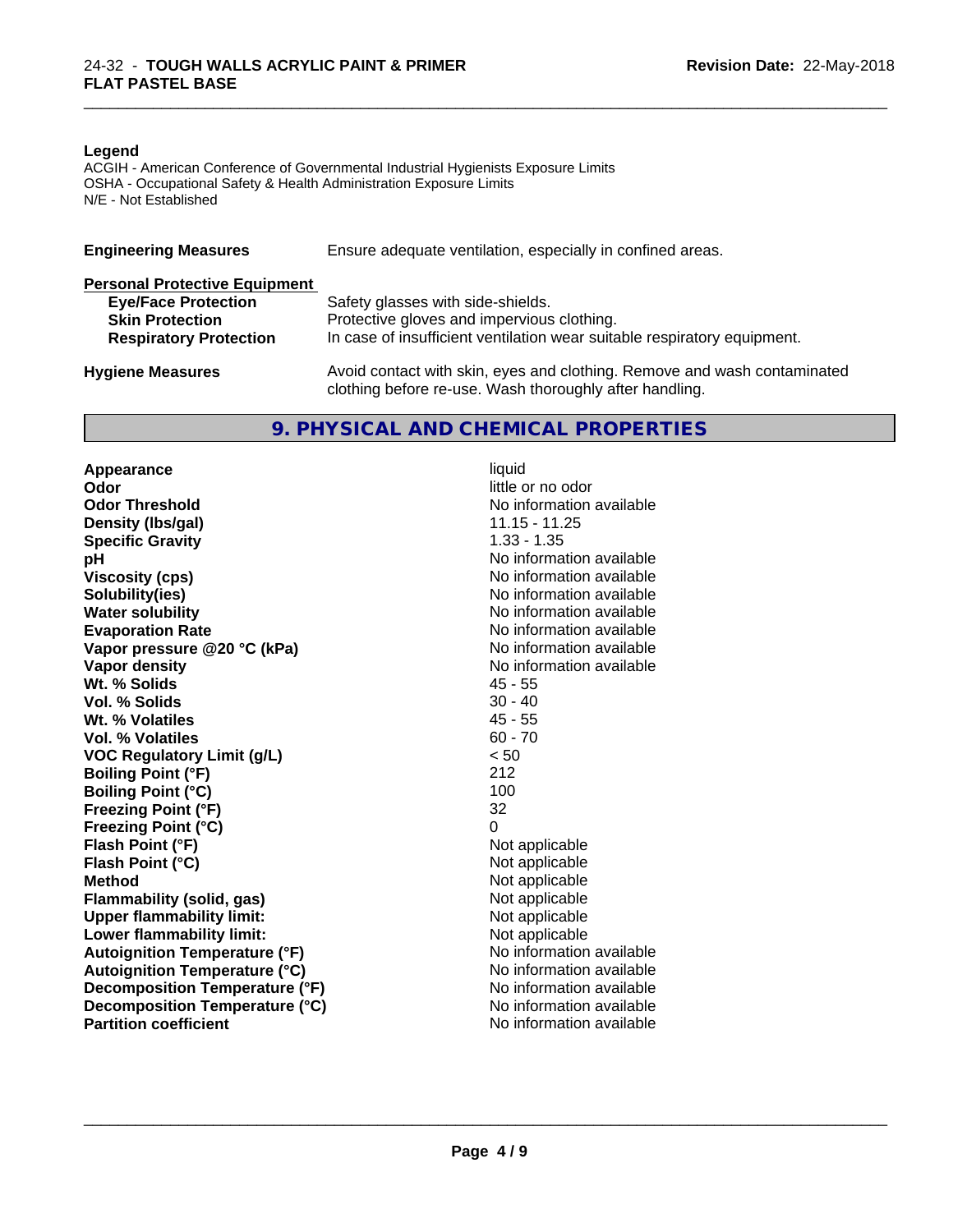# **10. STABILITY AND REACTIVITY**

\_\_\_\_\_\_\_\_\_\_\_\_\_\_\_\_\_\_\_\_\_\_\_\_\_\_\_\_\_\_\_\_\_\_\_\_\_\_\_\_\_\_\_\_\_\_\_\_\_\_\_\_\_\_\_\_\_\_\_\_\_\_\_\_\_\_\_\_\_\_\_\_\_\_\_\_\_\_\_\_\_\_\_\_\_\_\_\_\_\_\_\_\_

| <b>Reactivity</b>                       | Not Applicable                           |
|-----------------------------------------|------------------------------------------|
| <b>Chemical Stability</b>               | Stable under normal conditions.          |
| <b>Conditions to avoid</b>              | Prevent from freezing.                   |
| <b>Incompatible Materials</b>           | No materials to be especially mentioned. |
| <b>Hazardous Decomposition Products</b> | None under normal use.                   |
| Possibility of hazardous reactions      | None under normal conditions of use.     |

# **11. TOXICOLOGICAL INFORMATION**

| <b>Product Information</b>               |                                                                                                                 |
|------------------------------------------|-----------------------------------------------------------------------------------------------------------------|
| Information on likely routes of exposure |                                                                                                                 |
| <b>Principal Routes of Exposure</b>      | Eye contact, skin contact and inhalation.                                                                       |
| <b>Acute Toxicity</b>                    |                                                                                                                 |
| <b>Product Information</b>               | No information available                                                                                        |
|                                          | Symptoms related to the physical, chemical and toxicological characteristics                                    |
| <b>Symptoms</b>                          | No information available                                                                                        |
|                                          | Delayed and immediate effects as well as chronic effects from short and long-term exposure                      |
| Eye contact                              | May cause slight irritation.                                                                                    |
| <b>Skin contact</b>                      | Substance may cause slight skin irritation. Prolonged or repeated contact may dry<br>skin and cause irritation. |
| <b>Inhalation</b>                        | May cause irritation of respiratory tract.                                                                      |
| Ingestion                                | Ingestion may cause gastrointestinal irritation, nausea, vomiting and diarrhea.                                 |
| <b>Sensitization</b>                     | No information available                                                                                        |
| <b>Neurological Effects</b>              | No information available.                                                                                       |
| <b>Mutagenic Effects</b>                 | No information available.                                                                                       |
| <b>Reproductive Effects</b>              | No information available.                                                                                       |
| <b>Developmental Effects</b>             | No information available.                                                                                       |
| <b>Target organ effects</b>              | No information available.                                                                                       |
| <b>STOT - single exposure</b>            | No information available.                                                                                       |
| <b>STOT - repeated exposure</b>          | No information available.                                                                                       |
| Other adverse effects                    | No information available.                                                                                       |
| <b>Aspiration Hazard</b>                 | No information available                                                                                        |
| <b>Numerical measures of toxicity</b>    |                                                                                                                 |

**The following values are calculated based on chapter 3.1 of the GHS document**

**ATEmix (oral)** 57331 mg/kg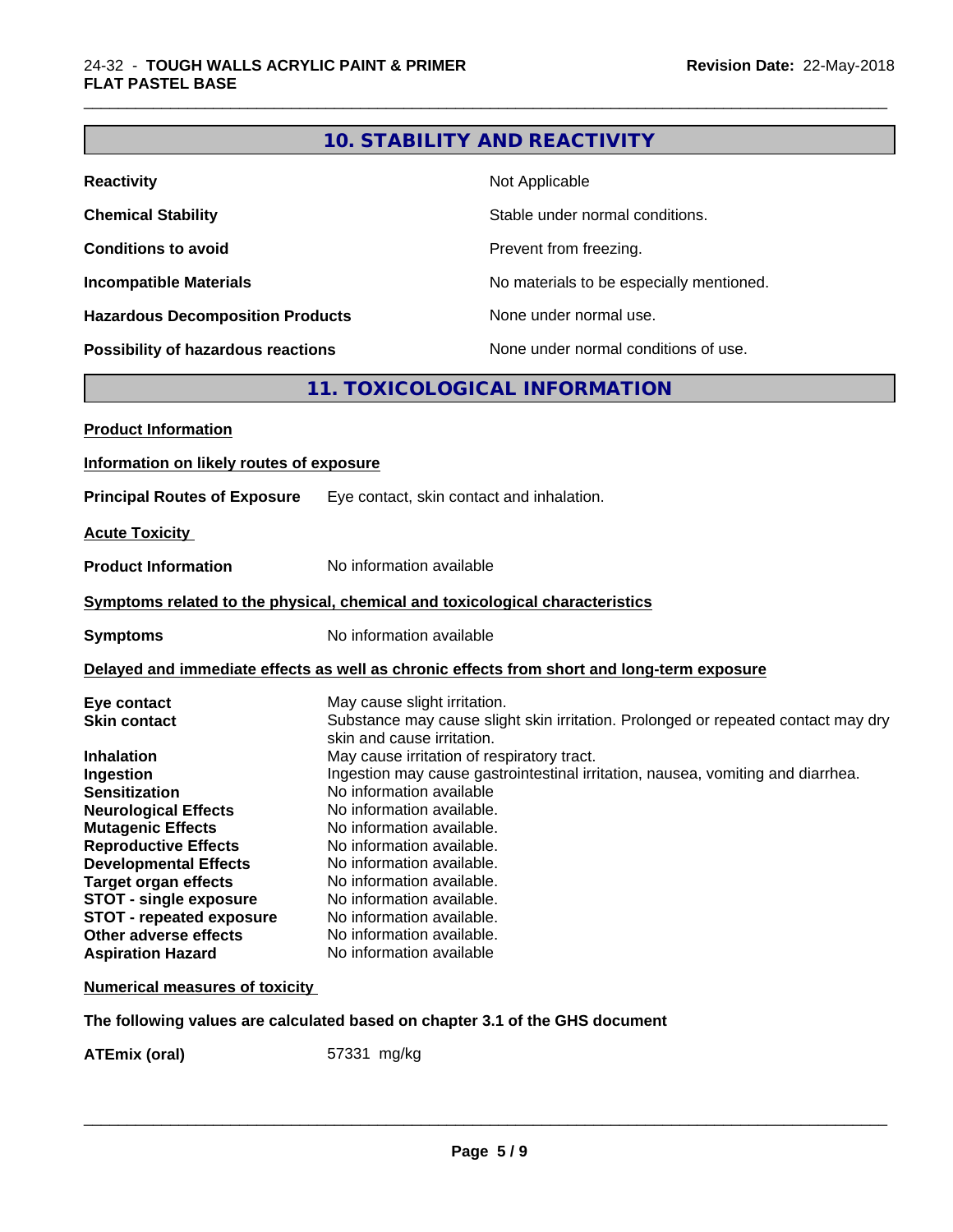#### **Component Information**

Titanium dioxide LD50 Oral: > 10000 mg/kg (Rat) Kaolin LD50 Oral: > 5000 mg/kg (Rat)

#### **Carcinogenicity**

*The information below indicateswhether each agency has listed any ingredient as a carcinogen:.*

| <b>Chemical name</b>  | <b>IARC</b>                    | <b>NTP</b> | OSHA   |
|-----------------------|--------------------------------|------------|--------|
|                       | .<br>2B<br>: Human<br>Possible |            | Listed |
| .<br>litanium dioxide | Carcinoɑen                     |            |        |

\_\_\_\_\_\_\_\_\_\_\_\_\_\_\_\_\_\_\_\_\_\_\_\_\_\_\_\_\_\_\_\_\_\_\_\_\_\_\_\_\_\_\_\_\_\_\_\_\_\_\_\_\_\_\_\_\_\_\_\_\_\_\_\_\_\_\_\_\_\_\_\_\_\_\_\_\_\_\_\_\_\_\_\_\_\_\_\_\_\_\_\_\_

• Although IARC has classified titanium dioxide as possibly carcinogenic to humans (2B), their summary concludes: "No significant exposure to titanium dioxide is thought to occur during the use of products in which titanium dioxide is bound to other materials, such as paint."

#### **Legend**

IARC - International Agency for Research on Cancer NTP - National Toxicity Program OSHA - Occupational Safety & Health Administration

**12. ECOLOGICAL INFORMATION**

#### **Ecotoxicity Effects**

The environmental impact of this product has not been fully investigated.

#### **Product Information**

#### **Acute Toxicity to Fish**

No information available

#### **Acute Toxicity to Aquatic Invertebrates**

No information available

#### **Acute Toxicity to Aquatic Plants**

No information available

#### **Persistence / Degradability**

No information available.

#### **Bioaccumulation**

There is no data for this product.

#### **Mobility in Environmental Media**

No information available.

#### **Ozone**

No information available

#### **Component Information**

#### **Acute Toxicity to Fish**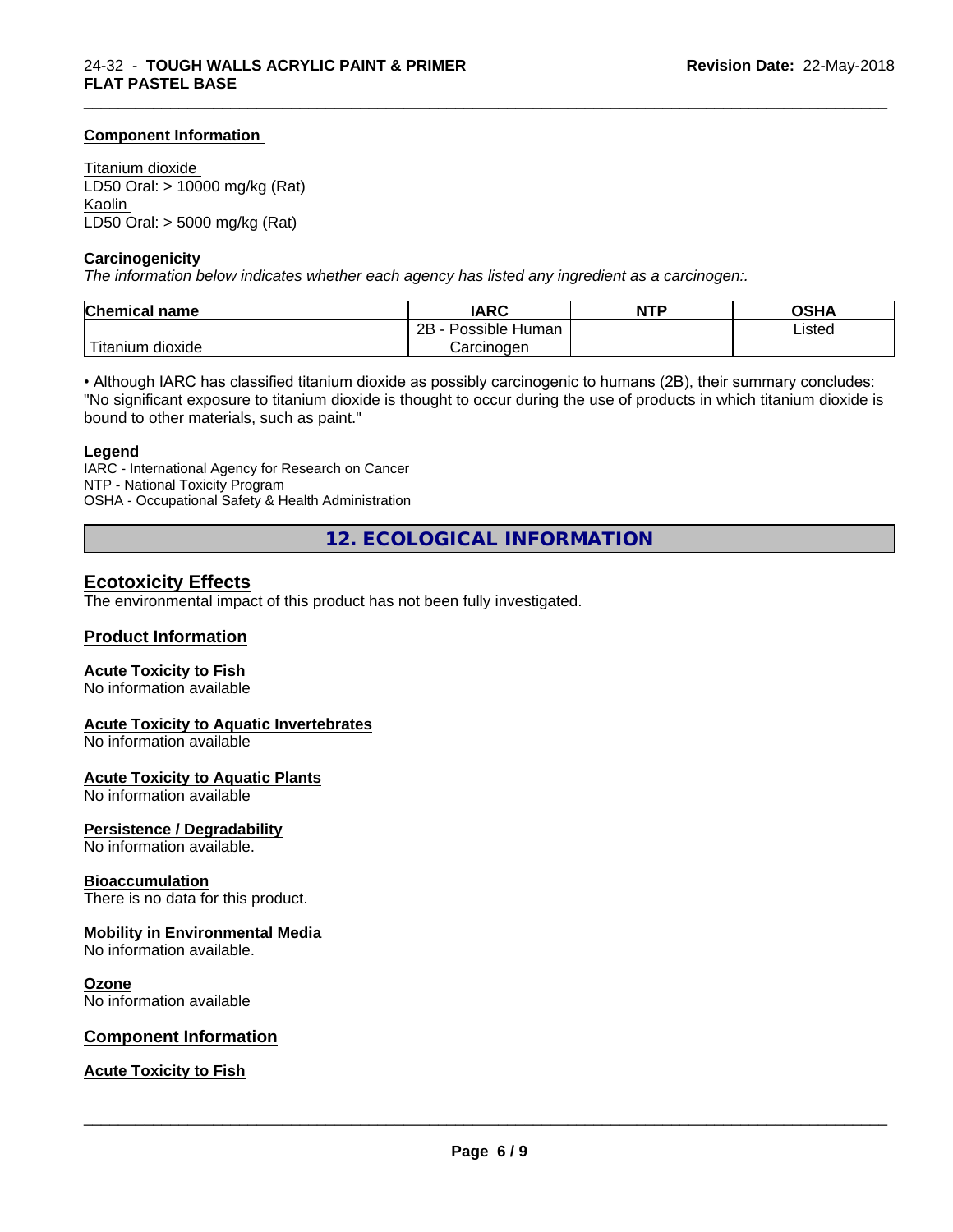#### Titanium dioxide

 $LC50:$  > 1000 mg/L (Fathead Minnow - 96 hr.)

#### **Acute Toxicity to Aquatic Invertebrates**

No information available

#### **Acute Toxicity to Aquatic Plants**

No information available

|                              | 13. DISPOSAL CONSIDERATIONS                                                                                                                                                                                               |
|------------------------------|---------------------------------------------------------------------------------------------------------------------------------------------------------------------------------------------------------------------------|
| <b>Waste Disposal Method</b> | Dispose of in accordance with federal, state, and local regulations. Local<br>requirements may vary, consult your sanitation department or state-designated<br>environmental protection agency for more disposal options. |
|                              | 14. TRANSPORT INFORMATION                                                                                                                                                                                                 |
| <b>DOT</b>                   | Not regulated                                                                                                                                                                                                             |
| <b>ICAO/IATA</b>             | Not regulated                                                                                                                                                                                                             |
| <b>IMDG/IMO</b>              | Not regulated                                                                                                                                                                                                             |
|                              | 15. REGULATORY INFORMATION                                                                                                                                                                                                |

\_\_\_\_\_\_\_\_\_\_\_\_\_\_\_\_\_\_\_\_\_\_\_\_\_\_\_\_\_\_\_\_\_\_\_\_\_\_\_\_\_\_\_\_\_\_\_\_\_\_\_\_\_\_\_\_\_\_\_\_\_\_\_\_\_\_\_\_\_\_\_\_\_\_\_\_\_\_\_\_\_\_\_\_\_\_\_\_\_\_\_\_\_

#### **International Inventories**

| <b>TSCA: United States</b> | Yes - All components are listed or exempt. |
|----------------------------|--------------------------------------------|
| <b>DSL: Canada</b>         | Yes - All components are listed or exempt. |

#### **Federal Regulations**

#### **SARA 311/312 hazardous categorization**

| Acute health hazard               | No. |  |
|-----------------------------------|-----|--|
| Chronic Health Hazard             | No. |  |
| Fire hazard                       | No. |  |
| Sudden release of pressure hazard | Nο  |  |
| Reactive Hazard                   | Nο  |  |

#### **SARA 313**

Section 313 of Title III of the Superfund Amendments and Reauthorization Act of 1986 (SARA). This product contains a chemical or chemicals which are subject to the reporting requirements of the Act and Title 40 of the Code of Federal Regulations, Part 372:

| <b>Chemical name</b> | <b>CAS No.</b> | Weight-% | <b>CERCLA/SARA 313</b>     |
|----------------------|----------------|----------|----------------------------|
|                      |                |          | (de minimis concentration) |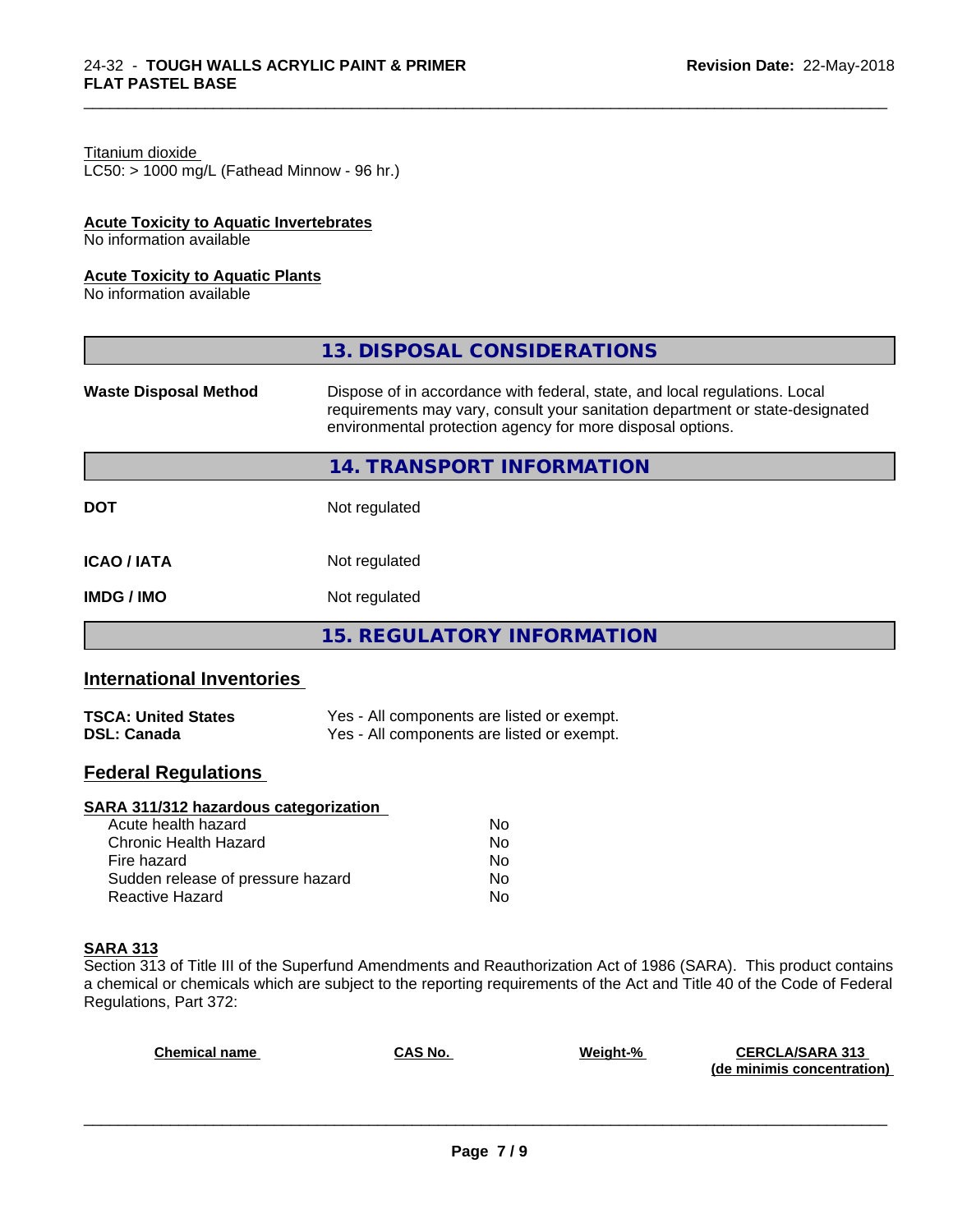Kaolin, calcined 66402-68-4 5 1.0

**Clean Air Act,Section 112 Hazardous Air Pollutants (HAPs) (see 40 CFR 61)** This product contains the following HAPs:

*None*

#### **US State Regulations**

#### **California Proposition 65**

**1** WARNING: Cancer and Reproductive Harm– www.P65warnings.ca.gov

#### **State Right-to-Know**

| <b>Chemical name</b> | <b>Massachusetts</b> | <b>New Jersey</b> | Pennsylvania |
|----------------------|----------------------|-------------------|--------------|
| Titanium dioxide     |                      |                   |              |
| Kaolin               |                      |                   |              |
| Limestone            |                      |                   |              |
| Kaolin, calcined     |                      |                   |              |

#### **Legend**

X - Listed

#### **16. OTHER INFORMATION**

| HMIS | Health: 1 | <b>Flammability: 0</b> | <b>Reactivity: 0 PPE: -</b> |  |
|------|-----------|------------------------|-----------------------------|--|
|      |           |                        |                             |  |

#### **HMIS Legend**

- 0 Minimal Hazard
- 1 Slight Hazard
- 2 Moderate Hazard
- 3 Serious Hazard
- 4 Severe Hazard
- **Chronic Hazard**

X - Consult your supervisor or S.O.P. for "Special" handling instructions.

*Note: The PPE rating has intentionally been left blank. Choose appropriate PPE that will protect employees from the hazards the material will present under the actual normal conditions of use.*

*Caution: HMISÒ ratings are based on a 0-4 rating scale, with 0 representing minimal hazards or risks, and 4 representing significant hazards or risks. Although HMISÒ ratings are not required on MSDSs under 29 CFR 1910.1200, the preparer, has chosen to provide them. HMISÒ ratings are to be used only in conjunction with a fully implemented HMISÒ program by workers who have received appropriate HMISÒ training. HMISÒ is a registered trade and service mark of the NPCA. HMISÒ materials may be purchased exclusively from J. J. Keller (800) 327-6868.*

 **WARNING!** If you scrape, sand, or remove old paint, you may release lead dust. LEAD IS TOXIC. EXPOSURE TO LEAD DUST CAN CAUSE SERIOUS ILLNESS, SUCH AS BRAIN DAMAGE, ESPECIALLY IN CHILDREN. PREGNANT WOMEN SHOULD ALSO AVOID EXPOSURE.Wear a NIOSH approved respirator to control lead exposure. Clean up carefully with a HEPA vacuum and a wet mop. Before you start, find out how to protect yourself and your family by contacting the National Lead Information Hotline at 1-800-424-LEAD or log on to www.epa.gov/lead.